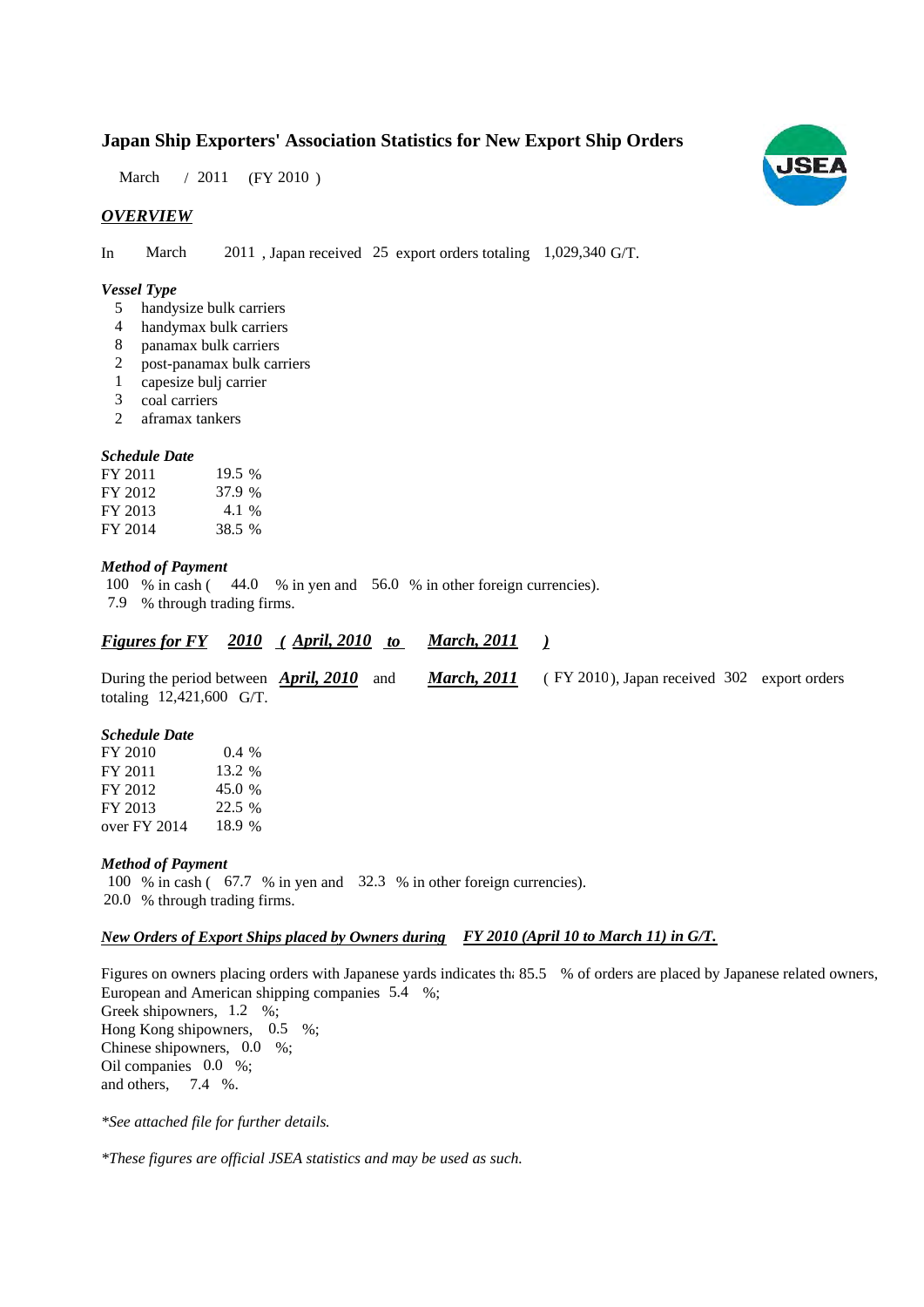## New Export Orders Placed in March 2011 (FY 2010) Based on Fiscal Year

JSEA (April 2011)<br>Jan 11 to Mar 11 No. G/T No. G/T No. G/T No. G/T No. G/T No. G/T No. G/T No. G/T $G/T$ General Cargos | 8| 587,900|| 8| 329,500| 0| 0| 0| 0| 0| 0| 0| 0| 0| 0| 8| 329,500|| 0| 0 Bulk Carriers | 92| 3,799,191|| 185| 6,968,140| 37| 1,236,270| 25| 1,134,040| 12| 519,670| 23| 914,940| 282| 10,773,060|| 60| 2,568,650 Tankers | 17| 1,939,500|| 7| 835,900| 0| 0| 3| 368,740| 0| 0| 2| 114,400| 12| 1,319,040|| 5| 483,140 Combined Carriers 0 0 0 0 0 0 0 0 0 0 0 0 0 0 0 0Others 2 14,000 0 0 0 0 0 0 0 0 0 0 0 0 0 0 Total 119 6,340,591 200 8,133,540 37 1,236,270 28 1,502,780 12 519,670 25 1,029,340 302 12,421,600 65 3,051,790 FY 2009 / FY 2008 (%) \* 43.5 199.1 262.1 318.5 135.4 110.9 195.9 \*\* 171.1<br>In CGT 2.683,048 3,648,508 605,032 603,474 221,496 468,760 5,547,270 1,293,730 In CGT | | 2,683,048|| | 3,648,508| | 605,032| | 603,474| | 221,496| | 468,760| | 5,547,270|| | 1,293,730 Description Apr 09 to Mar 10 Apr to Nov 2010 December 2010 January 2011<br>No. 6/T No. 6/T No. 6/T No. 6/T No. 6/T Apr 09 to Mar 10 || Apr to Nov 2010 | December 2010 | January 2011 | February 2011 | March 2011 | Apr 10 to Mar 11 || Jan 11 to Mar 11

*Figures for shipbuilding orders of 500 G/T and over for export as steel vessels placed with JSEA members are covered.*

\*FY 2009/FY2008

\*\*Calendar Year 2010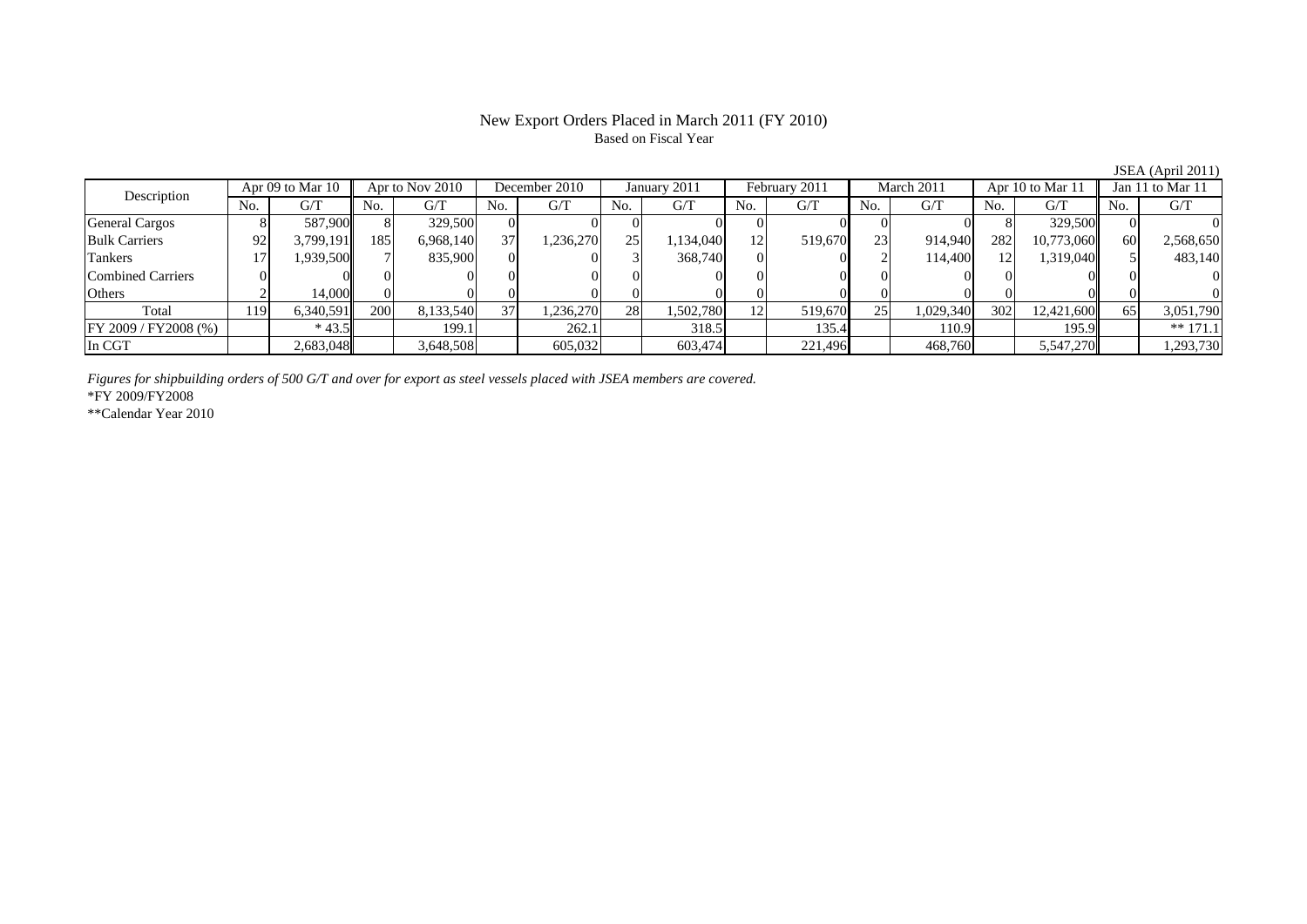## Export Ships Delivered in March 2011 (FY 2010) Based on Fiscal Year

JSEA (April 2011)

| Description              |     | Apr 09 to Mar 10 |      | Apr 10 to Nov 10 | December 2010 |           | January 2011    |           | February 2011  |           | March 2011 |           | Apr 10 to Mar 11 |            | Jan 11 to Mar 11 |           |
|--------------------------|-----|------------------|------|------------------|---------------|-----------|-----------------|-----------|----------------|-----------|------------|-----------|------------------|------------|------------------|-----------|
|                          | No. | G/T              | No.  | G/T              | No.           | G/T       | No.             | G/T       | N <sub>o</sub> | G/T       | No.        | G/T       | No.              | G/T        | No.              | G/T       |
| <b>General Cargos</b>    | 19  | 815.567          | 21   | 1,197,893        |               |           |                 |           |                | 183,960   |            | 266.681   | 27               | 1,648,534  |                  | 450,641   |
| <b>Bulk Carriers</b>     | 240 | 10,782,942       | 149' | 6,493,723        | 22            | 1,102,286 | 35 <sup>1</sup> | 1,676,914 | 19             | 863,693   | 29         | 1,261,656 | 254              | 1,398,272  | 83               | 3,802,263 |
| Tankers                  | 90  | 4,974,340        | 56   | 3,154,876        |               | 89.104    |                 | 390,759   |                | 221,371   |            | 244,732   | 75               | 4,100,842  |                  | 856,862   |
| <b>Combined Carriers</b> |     |                  |      |                  |               |           |                 |           |                |           |            |           |                  |            |                  |           |
| Others                   |     |                  |      |                  |               |           |                 |           |                |           |            | 13,616    |                  | 13,616     |                  | 13.616    |
| Total                    | 349 | 16,572,849       | 226  | 10,846,492       | 24            | 1,191,390 | 42 <sup>1</sup> | 2,067,673 | 25             | 1,269,024 | 41         | 1,786,685 | 358              | 17,161,264 | 108              | 5,123,382 |
| FY 2009 / FY 2008 (%)    |     | $*105.1$         |      | 107.5            |               | 127.3     |                 | 93.6      |                | 120.2     |            | 78.2      |                  | 103.6      |                  | ** 92.3   |
| In CGT                   |     | 7,602,068        |      | 4,905,168        |               | 537,718   |                 | 859,850   |                | 540,578   |            | 826,913   |                  | 7,670,227  |                  | 2,227,341 |

*Deliveries of new shipbuilding orders of 500 G/T and over for export as steel vessels placed with JSEA members are covered.*

\*FY 2009/FY2008

\*\*Calendar Year 2010